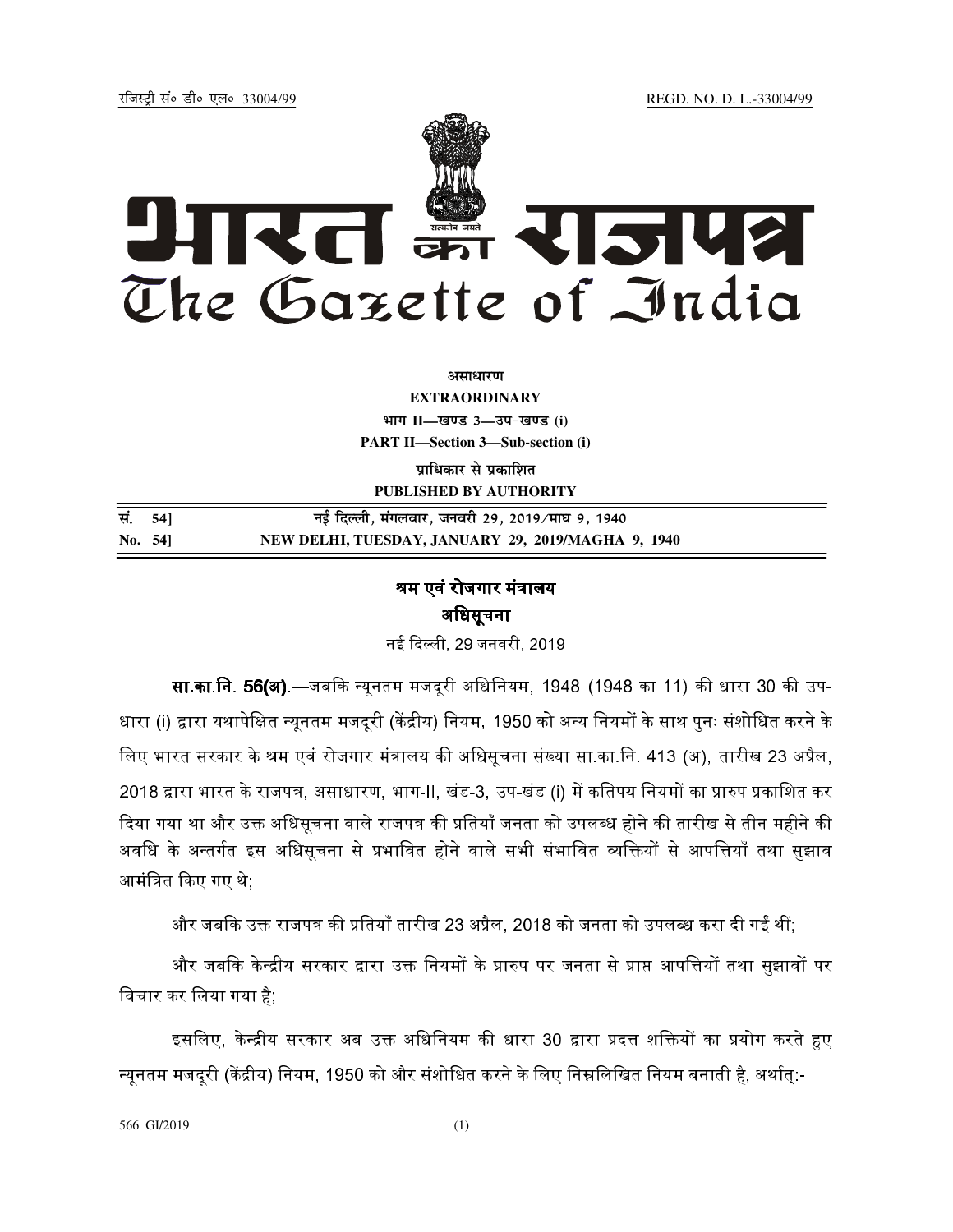1.(1) इन नियमों का संक्षिप्त नाम न्यनतम मजदरी (केंद्रीय) संशोधन नियम. 2019 है।

. (2) ये नियम राजपत्र में इनके प्रकाशन की तारीख से प्रवत्त होंगे।

2. न्यनतम मजदरी (केंद्रीय) नियम, 1950 में.-

(क) नियम 21 में उप-नियम (4क) के स्थान पर निम्नलिखित उप-नियम रखा जाएगा.

'(4क) प्रत्येक नियोजक प्रत्येक वर्ष 1 फरवरी को अथवा इससे पर्व श्रम एवं रोजगार मंत्रालय में केन्द्रीय सरकार के वेब पोर्टल पर पर्ववर्ती वर्ष के संबंध में विनिर्दिष्ट ब्यौरों के बारे में सचना देते हुए प्रपत्र–III में एकीकत वार्षिक िववरणी अपलोड करेगा:

परन्त यह है कि निरीक्षण के दौरान निरीक्षक इलैक्टॉनिक रूप में अथवा अन्यथा रखे गए लेखा बहियों. रजिस्टरों और अन्य दस्तावेजों को प्रस्तुत करने की अपेक्षा कर सकेगा।

**स्पष्टीकरण.-** इस उप-नियम के प्रयोजनों के लिए "इलैक्टॉनिक रूप" 'शब्द का अर्थ वही होगा जो इसका सूचना प्रौद्योगिकी अधिनियम. 2000 (2000 का 21) की धारा 2 के खंड (द) में है।'

(ख) प्रारूप 3 में "नियम 21 (4क) (1)" शब्द, अंक, कोष्ठक और अक्षर के स्थान पर "नियम 21 (4क)"शब्द, अंक, कोष्ठक और अक्षर रखे जाएंगे।

[सं. जेड-20025/22/2018-एलआरसी]

मनीष कमार गप्ता, संयक्त सचिव

**टिप्पणी:** न्यनतम मजदरी (केंद्रीय) नियम. 1950 भारत के राजपत्र में अधिसचना संख्या का.नि.आ. 776 तारीख 14 अक्टबर, 1950 द्वारा प्रकाशित किए गए थे और अंतिम बार अधिसचना संख्या सा.का.नि. 182 (अ) तारीख 12 मार्च. 2015 को संशोधित किए गए।

## **MINISTRY OF LABOUR AND EMPLOYMENT NOTIFICATION**

New Delhi, the 29th January, 2019

**G.S.R. 56 (E).—** Whereas a draft of certain rules further to amend the Minimum Wages (Central) Rules, 1950, among other rules, were published as required by sub-section (1) of section 30 of the Minimum Wages Act, 1948 (11 of 1948), in the Gazette of India, Extraordinary, Part II, Section 3, sub-section (i) *vide* notification of the Government of India in the Ministry of Labour and Employment number G.S.R. 413(E), dated the 23<sup>rd</sup> April, 2018, inviting objections and suggestions from all persons likely to be affected thereby, within a period of three months, from the date on which copies of Official Gazette containing the said notification were made available to the public;